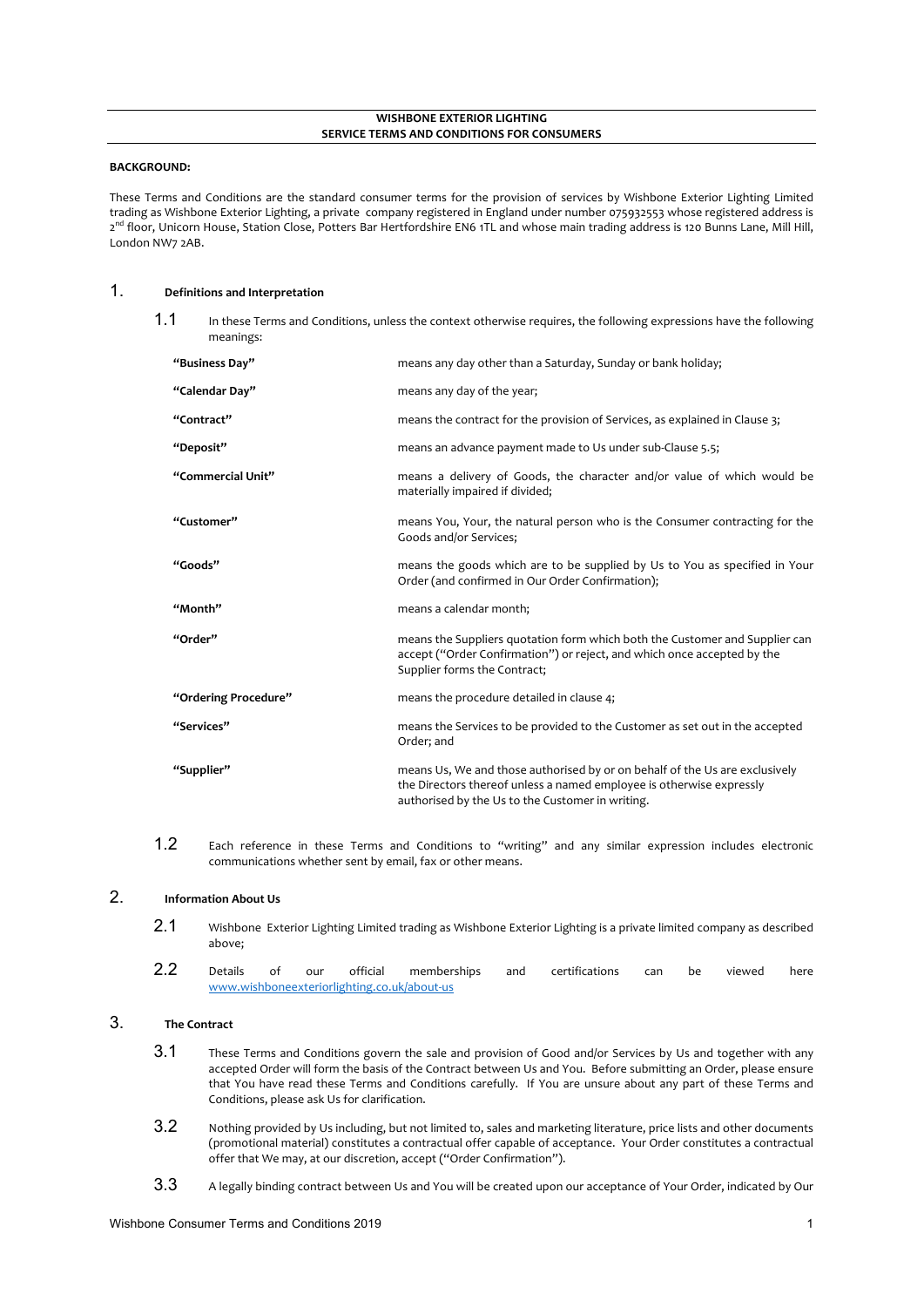Order Confirmation. An Order Confirmation will be provided in writing. For stand-alone Goods without Services acceptance is deemed once we process Your Order and You pay for the Goods.

- 3.4 We shall ensure that the following information is given or made available to You prior to the formation of the Contract between Us and You, save for where such information is already apparent from the context of the transaction:
	- 3.4.1 The main characteristics of the Goods and/or Services;
	- 3.4.2 Our identity (set out above in Clause 2) and contact details (as set out below in Clause 16);
	- 3.4.3 The total Price for the Goods and/or Services including taxes or, if the nature of the Goods and/or Services is such that the Price cannot be calculated in advance, the manner in which it will be calculated;
	- 3.4.4 Where applicable all additional delivery charges or, where such charges cannot be calculated in advance the manner in which they will be calculated;
	- 3.4.5 The arrangements for payment, performance and the time by which (or within which) We undertake to perform the Services and/or deliver the Goods (or if they are to be collected);
	- 3.4.6 Where applicable, details of after-sales services and commercial guarantees;
	- 3.4.7 The duration of the Contract, where applicable, or if the Contract is of indeterminate duration or is to be extended automatically, the conditions for terminating the Contract;
	- 3.4.8 For the provision of Services only, the provisions of clause 4.4 below apply;
	- 3.4.9 Our complaints handling policy will be made available on request or otherwise on receipt of any complaint;

# 4. **Orders**

- 4.1 All Orders for Goods and/or Services made by You will be subject to these Terms and Conditions.
- 4.2 You may request to change Your Order at any time before We begin providing the Goods and/or Services by contacting Us.
- 4.3 If Your Order is changed and if we accept the change(s) which is at our discretion, We will inform You of any change to the Price in writing.
- 4.4 You agree that if the quotation does not lead to an accepted Order and a contract is not thereby formed (Services) then You may have to pay to Us a fee for the time design and quote. The fee will be from £300 plus vat to £600 plus vat depending on the size of the request (default fee) and We will advise You of the amount before commencing the work for the quotation. You are deemed to accept this fee by consenting to Us undertaking the work for the quotation. At Our discretion the sum will be paid upfront and held either for the default fee or on account of the Contract Price if the Order is accepted.
- 4.5 Quotations are only valid to the addressee and for a maximum period of 20 business days from the date of issue; We can withdraw or vary the quotation at any time for any reason prior to the Order being accepted; any variations must be in writing and attached to the quotation and signed or initialled by both Us and You;
- 4.6 If You wish to order Goods and/or Services from Us, You shall complete and return Our quotation form (or order for stand-alone Goods); We then have a period of 7 business days to accept the Order or reject it; unless otherwise agreed in writing the Order will lapse thereafter if not accepted; during this period of 7 business days;
- 4.7 Acceptance of the Order shall be made by Us to You in writing (Order Confirmation) on or before the expiration of the 7 business days and upon acceptance a binding contract is made;
- 4.8 You may cancel Your Order within 7 Business Days of placing it. If You have already made any payments to Us under Clause 5 (including, but not limited to the Deposit), subject to sub-Clause 5.6, the payment(s) will be refunded as soon as is reasonably possible, and in any event within 14 Calendar Days of Our acceptance of Your cancellation. If You request that Your Order be cancelled, You must confirm this in writing. If You wish to cancel the Services after this time period, or once We have begun providing the Services, please refer to Clause 7.4.
- 4.9 We may cancel Your Order at any time before We begin providing the Services due to the unavailability of required personnel or materials, or due to the occurrence of an event outside of Our reasonable control. If such cancellation is necessary, We will inform You as soon as is reasonably possible. If You have made any payments to Us under Clause 5 (including, but not limited to the Deposit), the payment(s) will be refunded as soon as is reasonably possible, and in any event within 14 Calendar Days of Us informing You of the cancellation. Cancellations will be confirmed in writing. Where we cancel there will not be a default fee as set out in clause 4.4.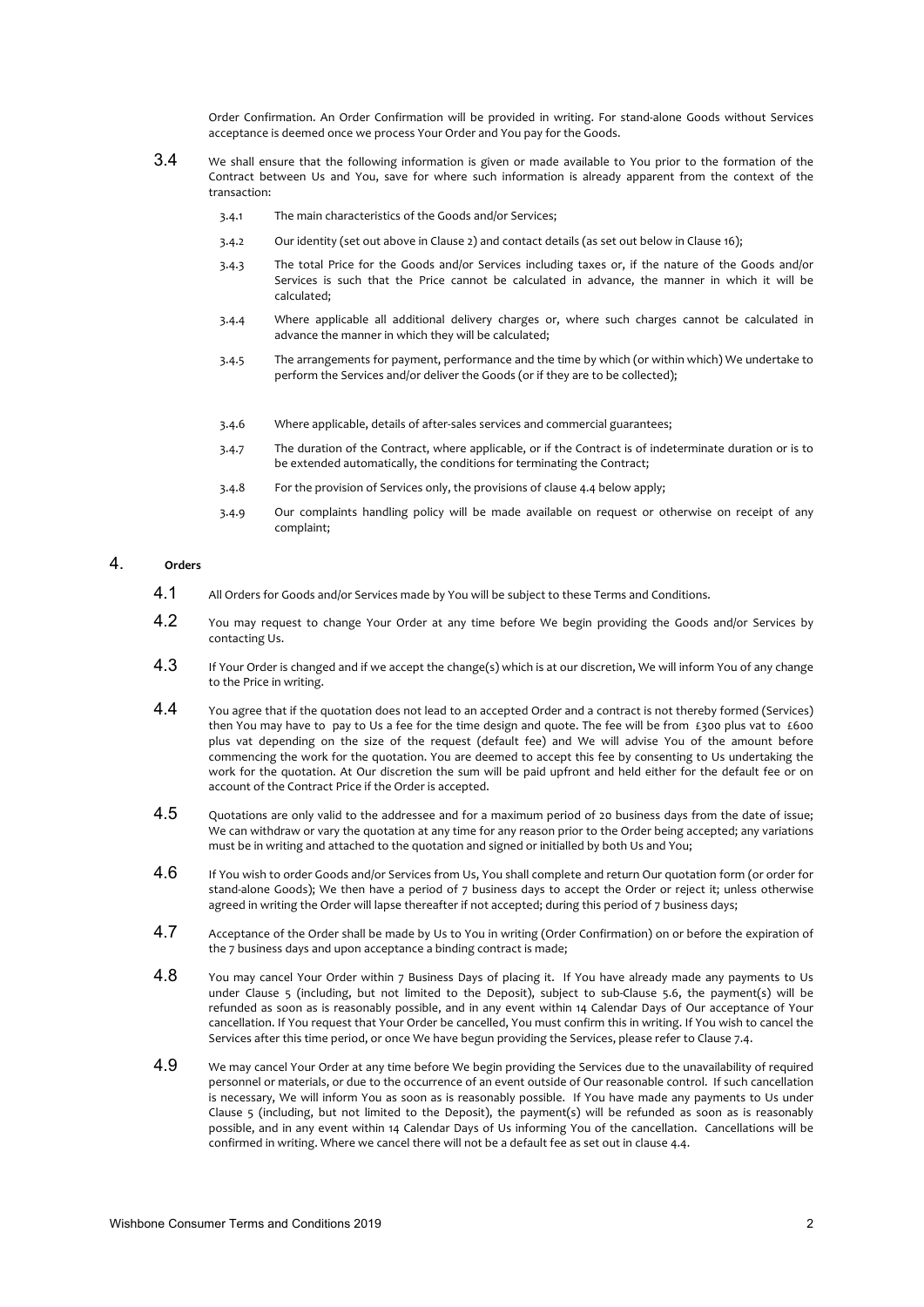## 5. **Price and Payment**

- 5.1 The Price of the Goods and/or Services will be that shown in Our quotation or for stand-alone goods any price list we may have in place at the time of Your Order. If the Price shown in Your Order differs from Our current Price We will inform You upon receipt of Your Order.
- 5.2 If We quote a Special Price which is different to the Price shown in Our current price list or quotation, the Special Price will be valid for 14 business days or, if the Special Price is part of an offered special offer, for the period shown in the offer. Orders placed during this period will be accepted at the Special Price even if We do not accept the Order until after the period has expired.
- 5.3 Our Prices may change at any time, but these changes will not affect Orders that We have already accepted.
- 5.4 All Prices include VAT. If the rate of VAT changes between the date of Your Order and the date of Your payment, We will adjust the rate of VAT that You must pay. Changes in VAT will not affect any Prices where We have already received payment in full, from You.
- $5.5$  Before We begin providing the Services, at Our discretion, You will be required to pay a Deposit of 50% of the total Price for Services and/or Goods. For stand-alone Goods it is full payment in advance.
- 5.6 In certain circumstances, if Your Order is cancelled, Your Deposit will be refunded in full or in part. The amount due will be calculated based upon the Price for the Services, Our quotation, and the amount of work (if any) already undertaken by Us less the Default Fee. Please refer to sub-Clauses 4.4 and 4.8 and 4.9 if Your Order is cancelled before the Services begin, or to Clause 7 if the Services are cancelled after they have begun.
- 5.7 The balance of the Price will be payable once We have completed the Services and for Goods payable in advance and in any event before delivery or collection save where we have agreed in writing some other time frame. We will issue an invoice for the Services payable within 7 Business Days' of completion of the works time being of the essence; (Where we have agreed credit terms in writing those shall apply, time being of the essence for Your performance of the payment terms)
- 5.8 We accept the following methods of payment:
	- 5.8.1 Paypal
	- 5.8.2 Bank transfer;
	- 5.8.3 Cash up to but not exceeding £500.00;
- 5.9 If You do not make payment to Us by the due date We may charge You interest on the overdue sum at the rate of 4% per annum above the base lending rate of the Bank of England from time to time. Interest will accrue on a daily basis from the due date for payment until the actual date of payment of the overdue sum, whether before or after judgment. You must pay any interest due when paying an overdue sum.
- 5.10 The provisions of sub-Clause 5.9 will not apply if You have promptly contacted Us to dispute an invoice in good faith. No interest will accrue while such a dispute is ongoing.
- 5.11 All intellectual property rights in the Goods, Services and promotional materials belongs to Us notwithstanding payment, delivery or passing of risk.

## 6. **Providing the Services**

- 6.1 As required by law, We will provide the Services with reasonable skill and care, consistent with best practices and standards in the sector, and in accordance with any information provided by Us about the Services and about Us.
- 6.2 We will begin providing the Services on the date agreed between us in writing.
- 6.3 We will continue providing the Services for such period as we have agreed;
- 6.4 We will make every reasonable effort to complete the Services on time (and in accordance with the accepted Order). We cannot, however, be held responsible for any delays if an event outside of Our control occurs. Please see Clause 13 for events outside of Our control.
- $6.5$  If We require any information or action from You in order to give a quotation and/or provide the Services, We will inform You of this as soon as is reasonably possible.
- $6.6$  If the information or action required of You under sub-Clause 6.5 is delayed, incomplete or otherwise incorrect, We will not be responsible for any delay caused as a result. If additional work is required from Us to correct or compensate for a mistake made as a result of incomplete or otherwise incorrect information or action on Your part, We may charge You a reasonable additional sum for that work.
- $6.7$  In certain circumstances, for example where there is a delay in You sending Us information or taking action required under sub-Clause 6.5, We may suspend the Services (and will inform You of that suspension in writing).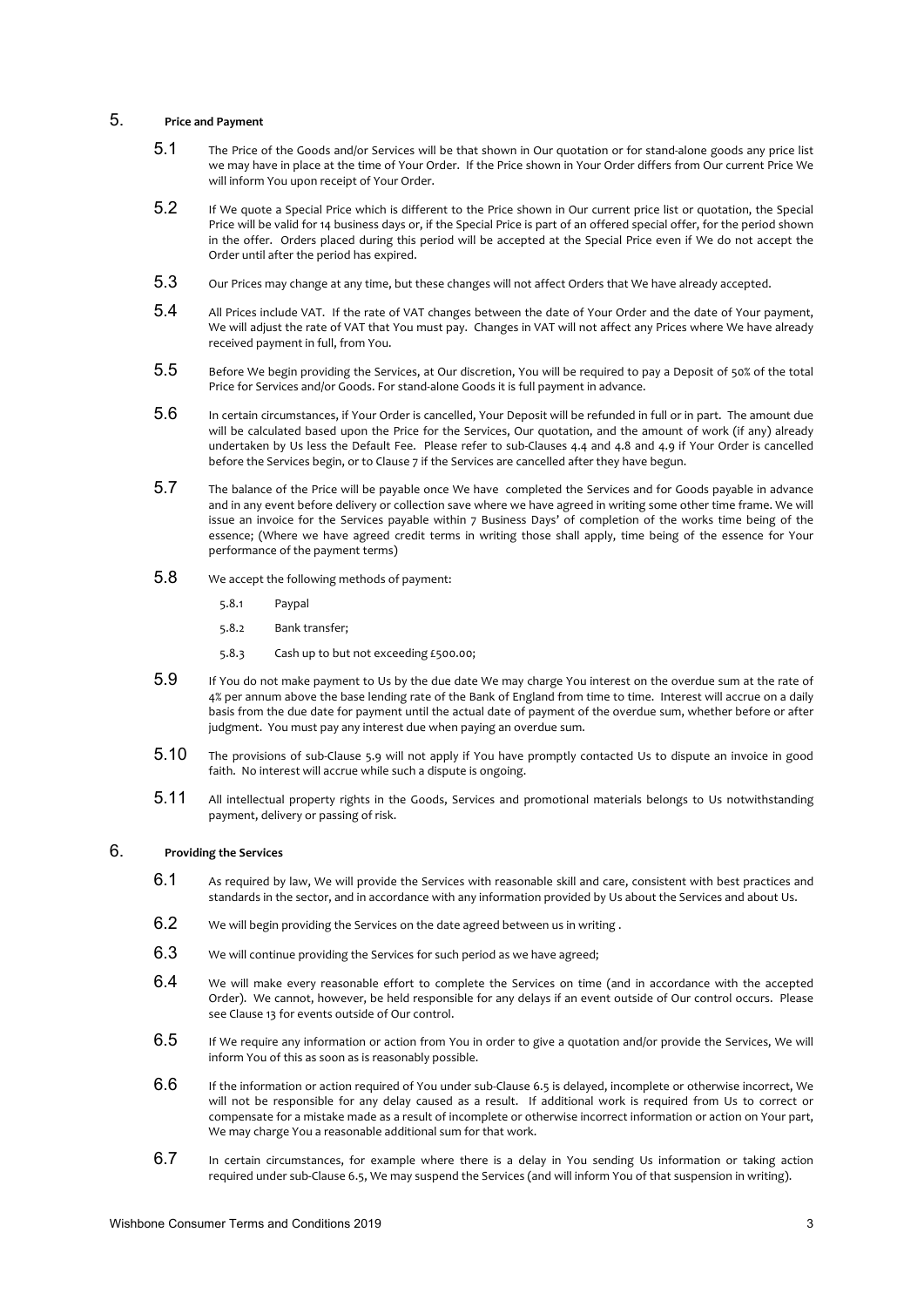- 6.8 In certain circumstances, for example where We encounter a technical problem, We may need to suspend the Services in order to resolve the issue. Unless the issue is an emergency and requires immediate attention We will inform You in advance in writing before suspending the Services.
- 6.9 If the Services are suspended under sub-Clauses 6.7 or 6.8, You will not be required to pay for them during the period of suspension. You must, however, pay any invoices that You have already received from Us by their due .<br>date(s).
- 6.10 If You do not pay Us for the Services as required by Clause 5, We may suspend the Services until You have paid all outstanding sums due. If this happens, We will inform You in writing. This does not affect Our right to charge You interest under sub-Clause 5.9.

# 7. **Problems with the Services and Your Legal Rights**

- 7.1 We always use reasonable efforts to ensure that Our provision of the Services is trouble-free. If, however, there is a problem with the Services We request that You inform Us as soon as is reasonably possible.
- 7.2 We will use reasonable efforts to remedy problems with the Services as quickly as is reasonably possible and practical.
- 7.3 We will not charge You for remedying problems under this Clause 7 where the problems have been caused by Us, any of our agents or employees or sub-contractors or where nobody is at fault. If We determine that a problem has been caused by incorrect or incomplete information or action provided or taken by You, sub-Clause 6.6 will apply, and We may charge You for remedial work.
- 7.4 As a consumer, You have certain legal rights with respect to the purchase of services. For full details of Your legal rights and guidance on exercising them, it is recommended that You contact Your local Citizens Advice Bureau or Trading Standards Office. If We do not perform the Services with reasonable skill and care, You have the right to request repeat performance or, if that is not possible or done within a reasonable time without inconvenience to You, You have the right to a reduction in price. If the Services are not performed in line with information that We have provided about them, You also have the right to request repeat performance or, if that is not possible or done within a reasonable time without inconvenience to You (or if Our breach concerns information about Us that does not relate to the performance of the Services), You have the right to a reduction in price. If for any reason We are required to repeat the Services in accordance with Your legal rights, We will not charge You for the same and We will bear any and all costs of such repeat performance. In cases where a price reduction applies, this may be any sum up to the full Price and, where You have already made payment(s) to Us, may result in a full or partial refund. Any such refunds will be issued without undue delay (and in any event within 14 calendar days starting on the date on which We agree that You are entitled to the refund) and made via the same payment method originally used by You unless You request an alternative method. In addition to Your legal rights relating directly to the Services, You also have remedies if We use materials that are faulty or incorrectly described.

# 8. **Delivery of Goods**

- 8.1 Please note that delivery is currently only possible within the United Kingdom**;** we do not deliver except for Goods sold as part of our supply and install contracts;
- 8.2 When We provide You with an Order Confirmation (see clause 3.3), We will provide an estimated delivery date. Please note that estimated delivery dates may vary according to the availability of Goods, Your location, and circumstances beyond Our control. Unless agreed otherwise, the Goods will be delivered without undue delay and in any case no later than 30 Calendar Days after the date on which the Contract is formed.
- 8.3 If You indicate in Your Order that You wish to collect the Goods from Us Yourself You may do so from our trading premises after receiving Our Order Confirmation, during Our business hours of 9:30am to 17:00 Monday to Friday excluding public and bank holidays or at such other time or place as we may agree to in writing;
- $8.4$  Delivery will be deemed to have taken place when the Goods have been delivered to the delivery address indicated in Your Order and You (or someone identified by You) have taken physical possession of the Goods or, if You are collecting the Goods from Us Yourself, when You have collected the Goods.
- 8.5 If for any reason We are unable to deliver the Goods at Your chosen delivery address, We will leave a note informing You that the Goods have been returned to Our premises, requesting that You contact Us to arrange redelivery.
- $8.6$  The responsibility (sometimes referred to as the "risk") for the Goods remains with Us until delivery is complete as defined in sub-Clause 8.4 at which point it will pass to You. Please note, however, that if You do not wish to collect the Goods and do not wish to use Our nominated carrier to deliver them, instead choosing Your own carrier, the risk in the Goods will pass to You as soon as they are passed to Your chosen carrier.
- 8.7 You own the Goods once We have received payment in full for them.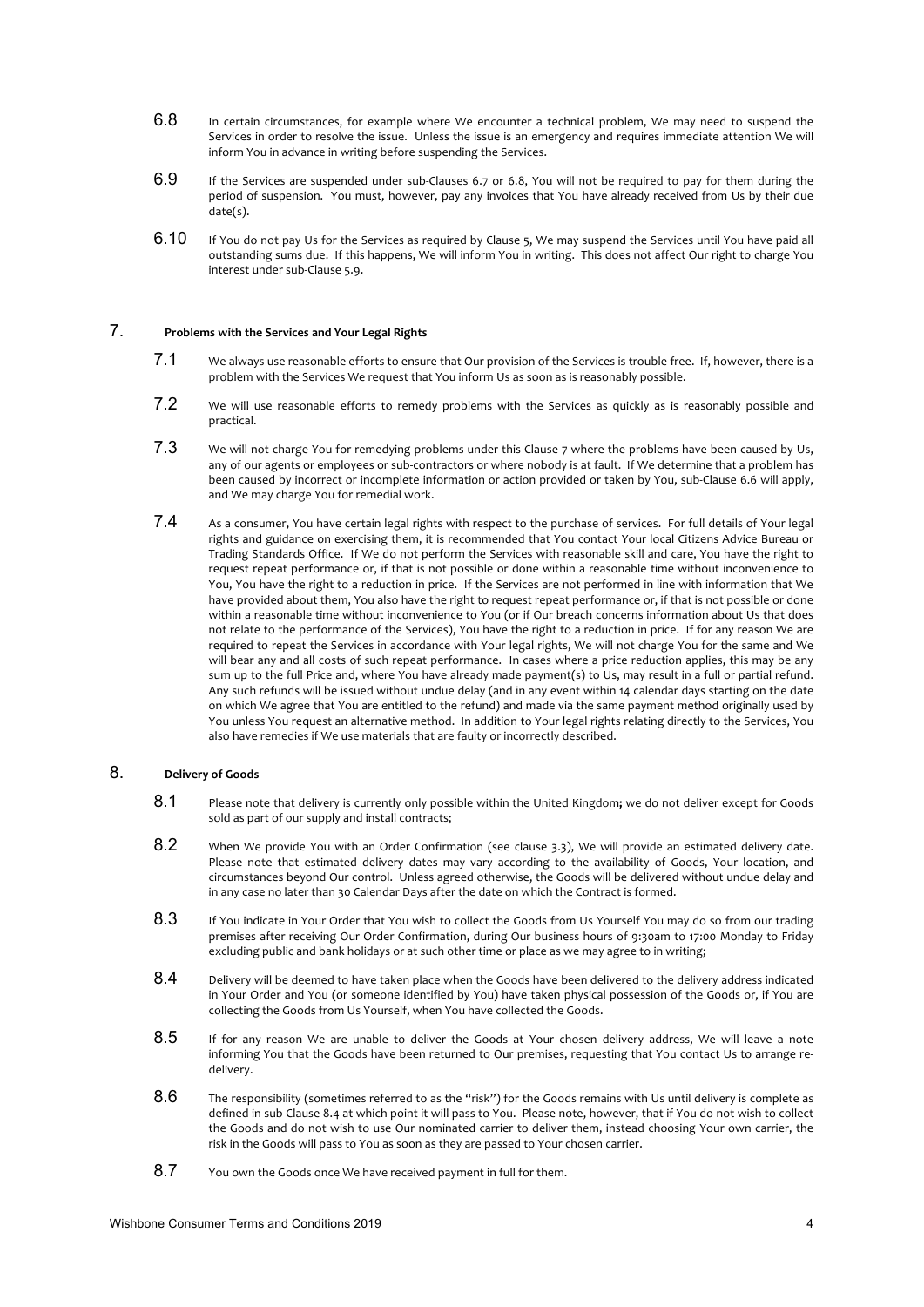- 8.8 Please note carefully the following:
	- 8.8.1 If We refuse to deliver the Goods, You may treat the Contract as being at an end and We will reimburse You without undue delay.
	- 8.8.2 If delivery of the Goods within the agreed time period or at the agreed time was essential (taking into account the relevant circumstances at the time the Contract was formed) and We fail to deliver, You may treat the Contract as being at an end and We will reimburse You without undue delay.
	- 8.8.3 If You have told Us that delivery within the agreed time period or at the agreed time was essential and We fail to deliver, You may treat the Contract as being at an end and We will reimburse You without undue delay.
- 8.9 If any of the events in sub-Clause 8.8 occur You may, instead of treating the Contract as being at an end, specify a new delivery time or time period. If We continue to fail to deliver the Goods, You may treat the Contract as being at an end and We will reimburse You without undue delay.
- 8.10 If, despite the events in sub-Clause 8.8 and 8.9, You choose not to treat the Contract as being at an end, Your right to cancel Your Order or to reject the Goods will be unaffected. If You do so, We will reimburse You without undue delay.
- 8.11 If the Goods form a Commercial Unit, You may only reject or cancel all of the Goods, not a portion of them.

## 9. **Faulty, Damaged or Incorrect Goods**

- 9.1 By law, We must provide goods that are of satisfactory quality, fit for purpose, as described at the time of purchase, in accordance with any pre-contract information We have provided, and that match any samples or models that You have seen or examined (unless We have made You aware of any differences). If any digital content is included in the Goods, that digital content must also conform. If any Goods You have purchased do not comply and, for example, have faults or are damaged when You receive them, or if You receive incorrect Goods, please contact Us as soon as reasonably possible to inform Us of the fault, damage or error, and to arrange for a refund, repair or replacement.
- 9.2 Beginning on the day that You receive the Goods (and ownership of them) You have a 30 Calendar Day right to reject the Goods and to receive a full refund if they do not conform as stated above. Alternatively, You may request a repair of the Goods or a replacement. We will bear any associated costs and will carry out the repair or replacement within a reasonable time and without significant inconvenience to You. In certain circumstances, where a repair or replacement is impossible or otherwise disproportionate, We may instead offer You a full refund. If You request a repair or replacement during the 30 Calendar Day rejection period, that period will be suspended while We carry out the repair or replacement and will resume on the day that You receive the replacement or repaired Goods. If less than 7 Calendar Days remain out of the original period, it will be extended to 7 Calendar Days. If, after a repair or replacement, the Goods still do not conform (or if We cannot do so as previously described or have failed to act within a reasonable time or without significant inconvenience to You), You may have the right either to keep the Goods at a reduced price, or to reject them in exchange for a refund. If You exercise the final right to reject the goods more than six months after You have received the Goods (and ownership of them), We may reduce any refund to reflect the use that You have had out of the Goods.
- 9.3 Please note that You will not be eligible to claim under this Clause 9 if We informed You of any faults, damage or other problems with the Goods before Your purchase of them; if You have purchased the Goods for an unsuitable purpose that is neither obvious nor made known to Us and the problem has resulted from Your use of the Goods for that purpose; or if the problem is the result of normal wear and tear, misuse or intentional or careless damage. Please also note that You may not return Goods to Us under this Clause 9 merely because You have changed Your mind. Please refer to Clause 10 for details of what to do if You change Your mind.
- 9.4 To return Goods to Us for any reason under this Clause 9, You may do so in person during at our trading address. Our business hours are 09:30am to 17:00 Monday to Friday excluding public or bank holidays or You may return them to Us by post or another suitable delivery choice. We will be fully responsible for the costs of returning Goods under this Clause 9 and will reimburse You where appropriate.
- 9.5 Refunds (whether full or partial, including reductions in price) under this Clause 9 will be issued within 14 Calendar Days of the day on which We agree that You are entitled to the refund.
- $9.6$  Any and all refunds issued under this Clause 9 will include all delivery costs paid by You when the Goods were originally purchased.
- 9.7 For full details of Your rights and remedies as a consumer, please contact Your local Citizens Advice Bureau or Trading Standards Office.

# 10. **Returning Goods If You Change Your Mind**

10.1 If You are not satisfied with any Goods purchased from Us You have the right to return them in exchange for a refund or a replacement, subject to the provisions of this Clause 10. This Clause 10 does not apply to Goods that are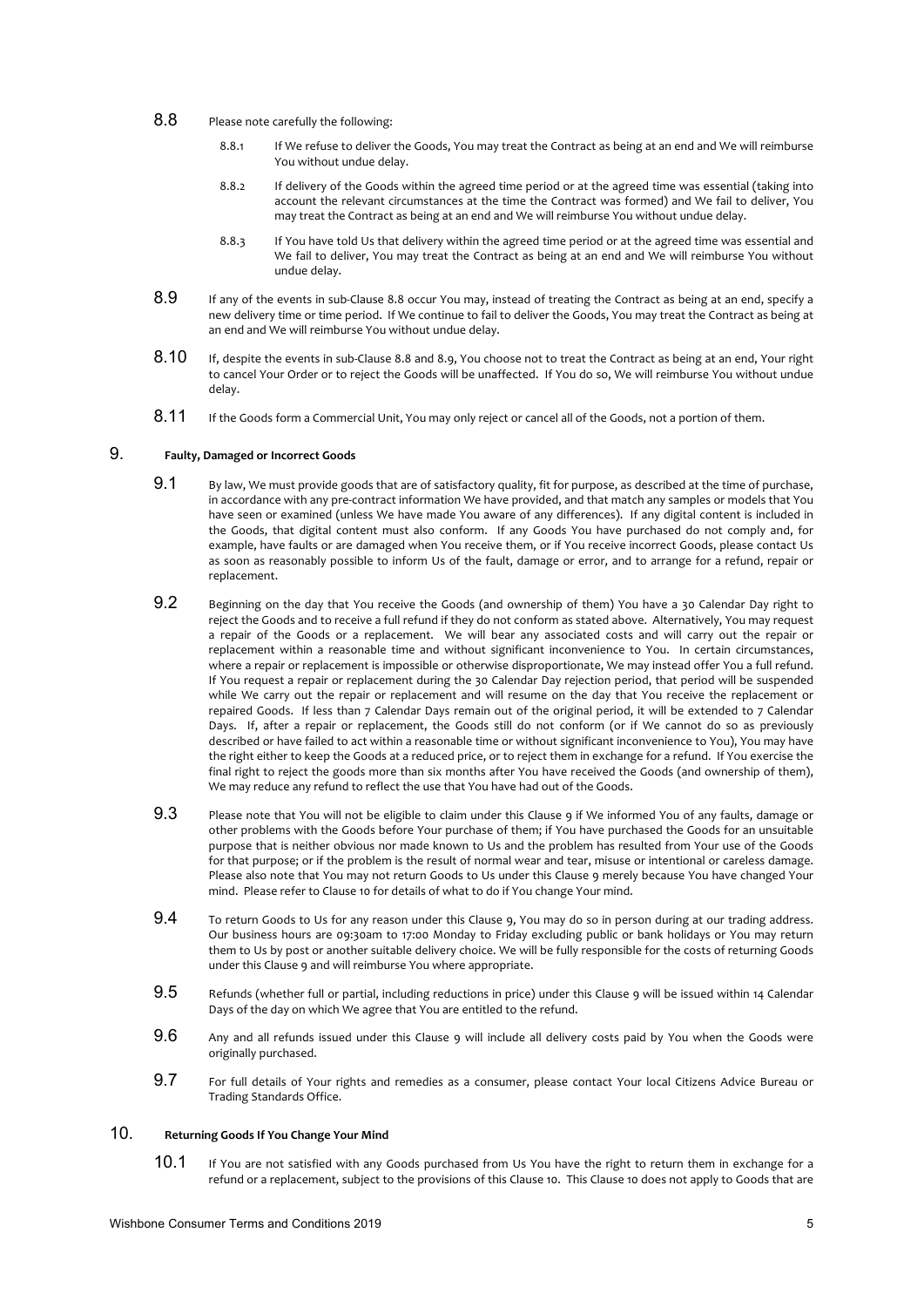not in compliance with the Contract and Your legal rights. For such Goods, please refer to Clause 9.

- 10.2 If You wish to return Goods to Us under this Clause 10 You must do so within 7 business days of taking delivery (or collecting them from Us), telling Us why You wish to return the Goods.
- 10.3 All Goods must be returned to Us under this Clause 10 in their original condition in their original, un-opened packaging, accompanied by proof of purchase.
- 10.4 You may return Goods to Us in person at our trading address during Our business hours of 09:00am to 17:00 Monday to Friday excluding public or bank holidays or You may return them by post or another suitable delivery service of Your choice. You are solely responsible for the cost of returning Goods to Us under this Clause 10.
- 10.5 You may request that We collect the Goods from You. Please ensure that the Goods are ready for collection at the agreed time and location. You are solely responsible for the cost to Us of collecting the Goods under this Clause 10 payable in advance.
- 10.6 Refunds or replacements will be issued to You immediately if You return Goods to Us in person or within 14 business days of Our receipt of the Goods if You return Goods to Us by post or similar delivery service or if We collect the Goods from You.

# 11. **Guarantee**

- 11.1 The Goods are provided with a manufacturer's guarantee. For further details and terms please refer to the manufacturer's guarantee documentation supplied with the Goods.
- 11.2 The manufacturer's guarantee exists in addition to Your legal rights as a consumer. More information on Your rights as a consumer can be obtained from Your local Citizens Advice Bureau or Trading Standards Office.

### 12. **Our Liability**

- 12.1 We will be responsible for any foreseeable loss or damage that You may suffer as a result of Our breach of these Terms and Conditions or as a result of Our negligence (including that of Our employees, agents or sub-contractors). Loss or damage is foreseeable if it is an obvious consequence of Our breach or negligence or if it is contemplated by You and Us when the Contract is created. We will not be responsible for any loss or damage that is not foreseeable.
- 12.2 We only supply the Goods and/or Services to You for domestic and private use. We make no warranty or representation that the Goods and/or Services are fit for commercial, business or industrial use of any kind (including resale). By making Your Order, You agree that You will not use the Goods for such purposes or sub contract the Services. We will not be liable to You for any loss of profit, loss of business, interruption to business or for any loss of business opportunity.
- 12.3 Nothing in these Terms and Conditions seeks to exclude or limit Our liability for death or personal injury caused by Our negligence (including that of Our employees, agents or sub-contractors); or for fraud or fraudulent misrepresentation.
- 12.4 Nothing in these Terms and Conditions seeks to exclude or limit Your legal rights as a consumer. For more details of Your legal rights, please refer to Your local Citizens Advice Bureau or Trading Standards Office.

#### 13. **Events Outside of Our Control (Force Majeure)**

- 13.1 We will not be liable for any failure or delay in performing Our obligations where that failure or delay results from any cause that is beyond Our reasonable control. Such causes include, but are not limited to: power failure, internet service provider failure, strikes, lock-outs or other industrial action by third parties, riots and other civil unrest, fire, explosion, flood, storms, earthquakes, subsidence, acts of terrorism (threatened or actual), acts of war (declared, undeclared, threatened, actual or preparations for war), epidemic or other natural disaster, or any other event that is beyond Our reasonable control.
- 13.2 If any event described under this Clause 13 occurs that is likely to adversely affect Our performance of any of Our obligations under these Terms and Conditions:
	- 13.2.1 We will inform You as soon as is reasonably possible;
	- 13.2.2 Our obligations under these Terms and Conditions will be suspended and any time limits that We are bound by will be extended accordingly;
	- 13.2.3 We will inform You when the event outside of Our control is over and provide details of any new dates, times or availability of Services as necessary;
	- 13.2.4 If an event outside of Our control occurs and You wish to cancel the Contract, You may do so in accordance with Your right to Cancel under sub-Clause 8.3.3. Any refunds due to You as a result of that cancellation will be paid to You as soon as is reasonably possible, and in any event within 14 Calendar Days of Our acceptance of Your cancellation notice;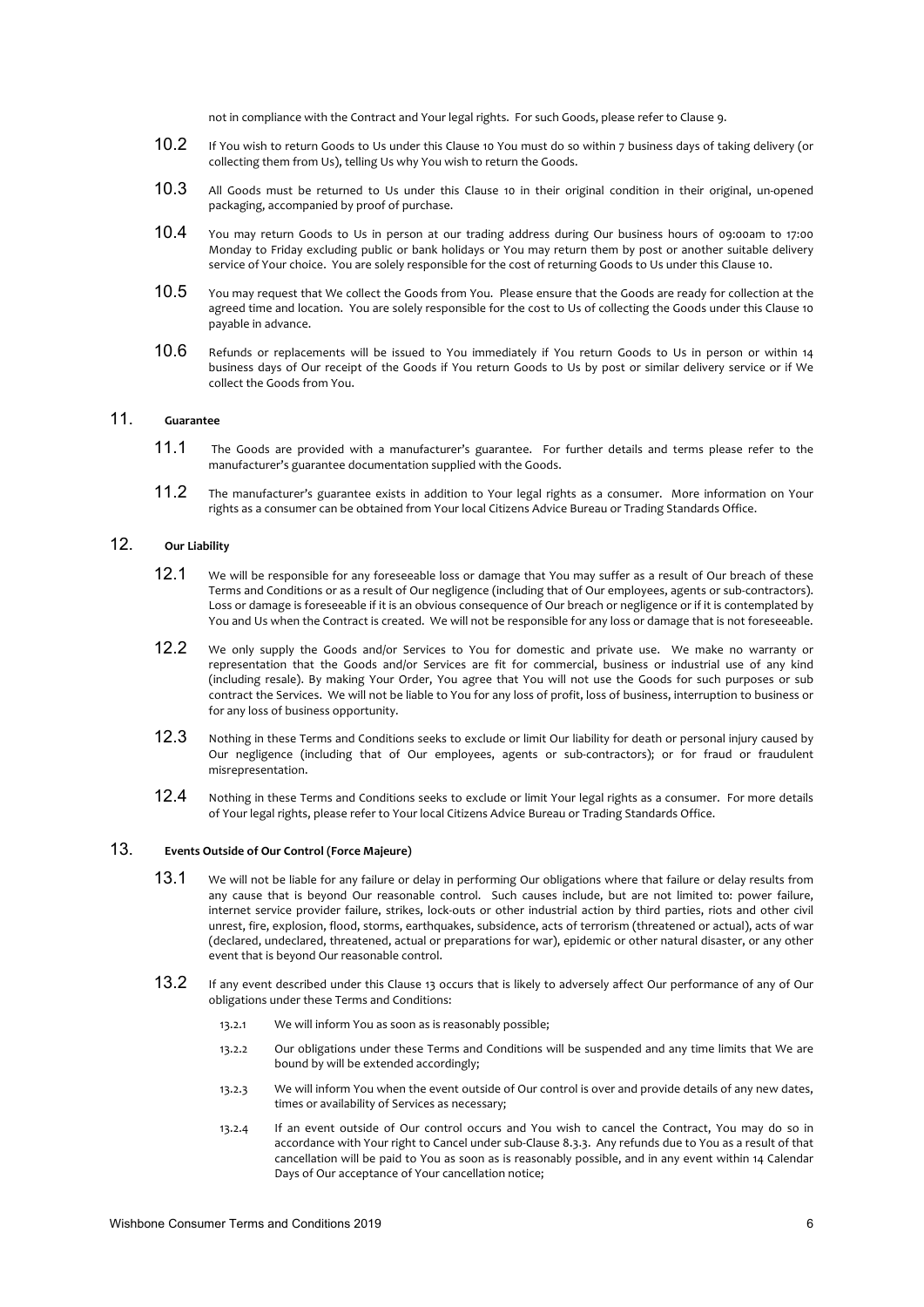13.2.5 If the event outside of Our control continues for more than 4 weeks, We will cancel the Contract in accordance with Our right to cancel under sub-Clause 4.5 and inform You of the cancellation. Any refunds due to You as a result of that cancellation will be paid to You as soon as is reasonably possible, and in any event within 14 Calendar Days of Our cancellation notice.

# 14. **Cancellation**

- 14.1 If You wish to cancel Your Order for the Services before the Services begin, You may do so under sub-Clause 4.8 and sub-Clause 4.4 will also apply.
- 14.2 Once We have begun providing the Services, You are free to cancel the Services and the Contract at any time by giving Us 1 full calendar months notice ending on the last day of a month by written notice. If You have made any payment to Us for any Services We have not yet provided, these sums will be refunded to You as soon as is reasonably possible, and in any event within 14 Calendar Days of Our acceptance of Your cancellation.If We have provided Services that You have not yet paid for, the sums due will be deducted from any refund due to You or, if no refund is due, We will invoice You for those sums and You will be required to make payment in accordance with Clause 5.
- 14.3 If any of the following occur, You may cancel the Services and the Contract immediately by giving Us written notice. If You have made any payment to Us for any Services We have not yet provided, these sums will be refunded to You as soon as is reasonably possible, and in any event within 14 Calendar Days of Our acceptance of Your cancellation. If We have provided Services that You have not yet paid for, the sums due will be deducted from any refund due to You or, if no refund is due, We will invoice You for those sums and You will be required to make payment in accordance with Clause 5. If You cancel because of Our breach under sub-Clause 13.2.4, You will not be required to make any payments to Us.You will not be required to give 1 calendar months notice in these circumstances:
	- 14.3.1 We have breached the Contract in any material way and have failed to remedy that breach within 14 business days of You asking Us to do so in writing; or
	- 14.3.2 We enter into liquidation or have an administrator or receiver appointed over Our assets; or
	- 14.3.3 We are unable to provide the Services due to an event outside of Our control (as under sub-Clause 13.2.4);
- 14.4 We may cancel Your Order for the Services before the Services begin under sub-Clause 4.9.
- $14.5$  Once We have begun providing the Services, We may cancel the Services and the Contract at any time by giving You 1 calendar months written notice. If You have made any payment to Us for any Services We have not yet provided, these sums will be refunded to You as soon as is reasonably possible, and in any event within 14 Calendar Days of Our cancellation notice. If We have provided Services that You have not yet paid for, the sums due will be deducted from any refund due to You or, if no refund is due, We will invoice You for those sums and You will be required to make payment in accordance with Clause 5.
- $14.6$  If any of the following occur, We may cancel the Services and the Contract immediately by giving You written notice. If You have made any payment to Us for any Services We have not yet provided, these sums will be refunded to You as soon as is reasonably possible, and in any event within 14 Calendar Days of Our cancellation notice. If We have provided Services that You have not yet paid for, the sums due will be deducted from any refund due to You or, if no refund is due, We will invoice You for those sums and You will be required to make payment in accordance with Clause 5.We will not be required to give 1 calendar months' notice in these circumstances:
	- 14.6.1 You fail to make a payment on time as required under Clause 5 (this does not affect our right to charge interest on overdue sums under sub-Clause 5.9); or
	- 14.6.2 You have breached the Contract in any material way and have failed to remedy that breach within 14 business days of Us asking You to do so in writing; or
	- 14.6.3 We are unable to provide the Services due to an event outside of Our control for a period longer than that in sub-Clause 13.2.5).
- 14.7 For the purposes of this Clause 14 (and in particular, sub-Clauses 14.3.1 and 14.6.2) a breach of the Contract will be considered 'material' if it is not minimal or trivial in its consequences to the terminating party (i.e. You under sub-Clause 14.3.1 and Us under sub-Clause 14.6.2). In deciding whether or not a breach is material no regard will be had to whether it was caused by any accident, mishap, mistake or misunderstanding.

# 15. **Communication and Contact Details**

- 15.1 If You wish to contact Us, You may do so by telephone at 020 3114 2129 or by email at info@wishboneexteriorlighting.co.uk .
- 15.2 In certain circumstances You must contact Us in writing (when cancelling an Order, for example, or exercising Your right to cancel the Services). When contacting Us in writing You may use the following methods:
	- 15.2.1 Contact Us by email at info@wishboneexteriorlighting.co.uk; or